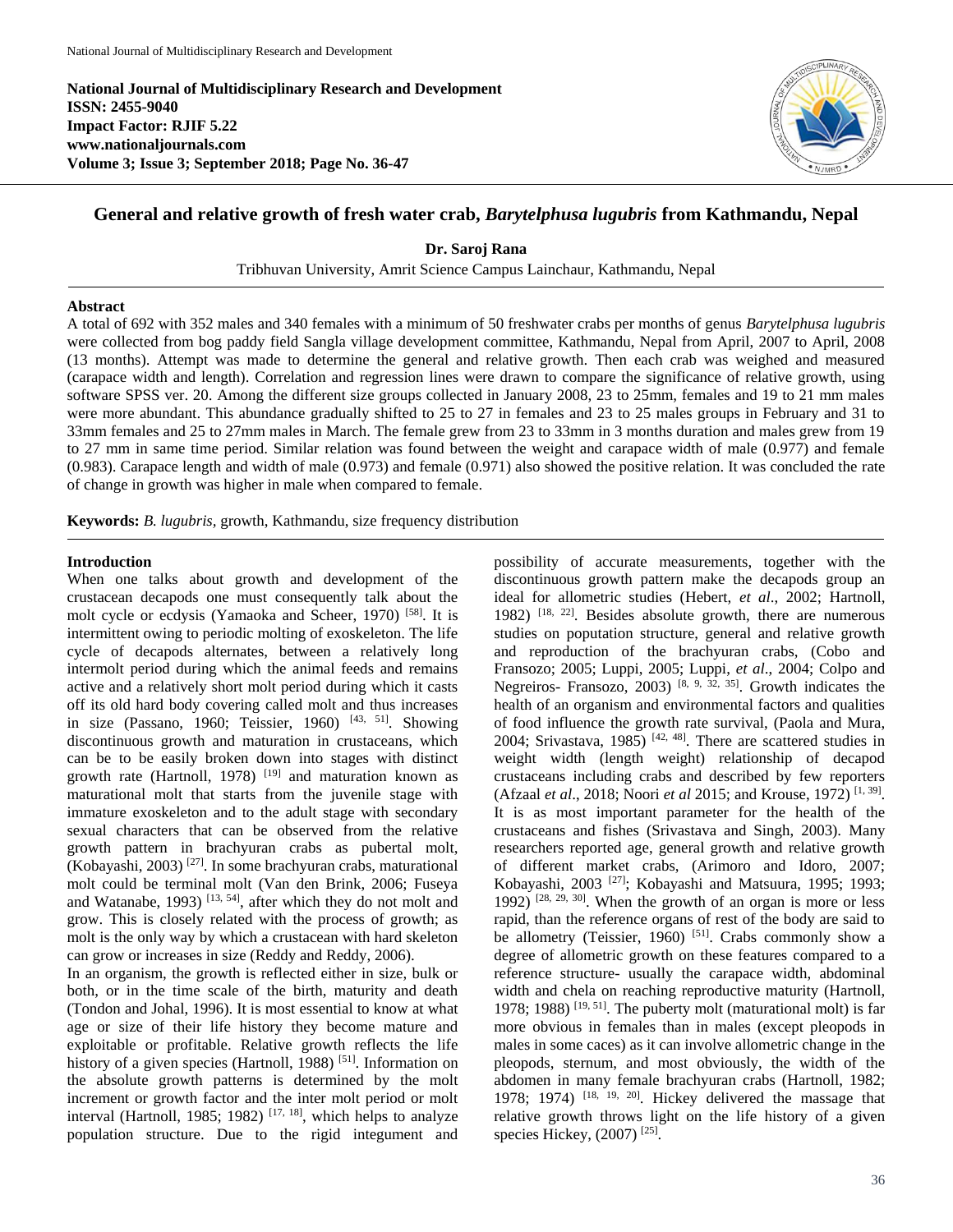### **Study Site**

The study area is a terraced bog paddy field carrying only 30 m in length and 12 m in width, at Singla Kunchi Pwakal Village Development Committee (V. D. C.). It situated between  $27^047$ ' North latitude and  $85^022$ ' East longitudes from Budhanilkantha; and



**Plate 1**

 $27^045'$  North latitude and  $85^015'$  East longitude from Nagarjun, remains extremely on Northwestern hill of Katmandu. Sangla is the mid hill mountain tract, located at the bank of Baundeshwar stream. Sangla. It is bounded by Jhor, Mahankal V. D. C. on the east; on its southeastern border is Chandeshwari. Pulung is to its South and Nuwakot is on the northern border and western region demarcated by Kabhresthali. Baundeshwar is a perennial hill stream originating from a high mountain. Water from the stream is canalized for drinking purpose, leaving little of it for the use of local people. Large and small boulders with rotten woods providing the hideouts for crabs, occupy their habitat. Bushes and a few small trees on sides, grasses, weeds and reeds in the field surround it. It is situated on the north- western region of the hill where the sun sets early during both summer and winter and the location is comparatively colder. Baundeshwar stream being deep from the paddy fields, all water from the study area drains into the river. Even then there is always a direct impact of river water on the paddy fields and the viceversa, as water from the stream is used for irrigation in the fields and seeping water from the fields drains into the river.

The stream is 4 m to 3 m deep from the paddy field. The width of the stream ranges from 1.5 m to 3 m., but water depths in the stream vary with seasons. During rainy season water depth ranges from 40 to 15 cm. It remains 7 to 5 cm and 3 to 1 cm during autumn and winter respectively.

#### **Materials and Methods**

The fresh water crab of genus *Barytelphusa lugubris* were collected from Sangla village development committee, Kathmandu Nepal in April, 2007 to April, 2008 (13 months). Minimum 50 crabs were collected from bog paddy field; collected crab was weight and measured. Monthly size frequency distribution of carapace-width at 2 mm size interval was plotted in histogram as a reference dimension to assess general or absolute growth in the naturally occurring population (Diwan, 1973)<sup>[11]</sup>. The length-weight relationship was used in the determination and prediction of absolute growth of the crabs in nature. For this assessment, carapacewidth (CW) and carapace length (CL) were used as reference dimensions, and weight (W) as dependent variable (Hartnoll, 1988)<sup>[51]</sup>, for comparison of all other measurements of total (T) (692) (A), males (352) (B) and females (340) (C) crabs. Following formula provided by Hartnoll,  $(1974)$ <sup>[18]</sup> was used to assess the relationships:

$$
W(y) = ax^b
$$
 and  $W(y) = aL^b$ 

Where,  $W'$  (y) represents the weight and 'x' and 'y' represent CW and CL of the crab respectively, 'a' and 'b' here, were two constant to be calculated empirically. The equation was altered to log -log transformation to allow for estimation of the parameters by linear regression:

Log W = log a +b (log x) and log L = log a +b (log x)

CW and CL relationship was established to determine relative growth pattern of a naturally occurring population. Analyses of relative growths were calculated using the growth equation described by Warner (1977) and Cumberlidge (1999)<sup>[12]</sup>.

$$
y = ax^b
$$
 and  $y = a + bx$ 

Where y is the dimension (the dimension of interest), x is the reference dimension (CW in all cases), a, is the y- intercept and b is the relative growth rate; Warner (1977) and Hartnoll  $(1974$  and  $1988)$  <sup>[20]</sup>. Slope of the regression's' is the allometric constant that expresses the relationship between two variables; a 95% confidence interval of the slope was calculated Hartnoll (1982)<sup>[18]</sup>.

#### **Results**

# **General growth and Relative growth General growth**

Total 692 crabs (340F + 352M) were collected. Male were comparatively larger then female. Maximum and minimum size of carapace width observed in female was 77.2mm and 19.7mm; and in male 78.9mm and 19.8mm respectively. The observed maximum size and minimum size of the CW, CL, total weight (TW) and of total length (TL) all the crabs collected are presented in following table (Table 1).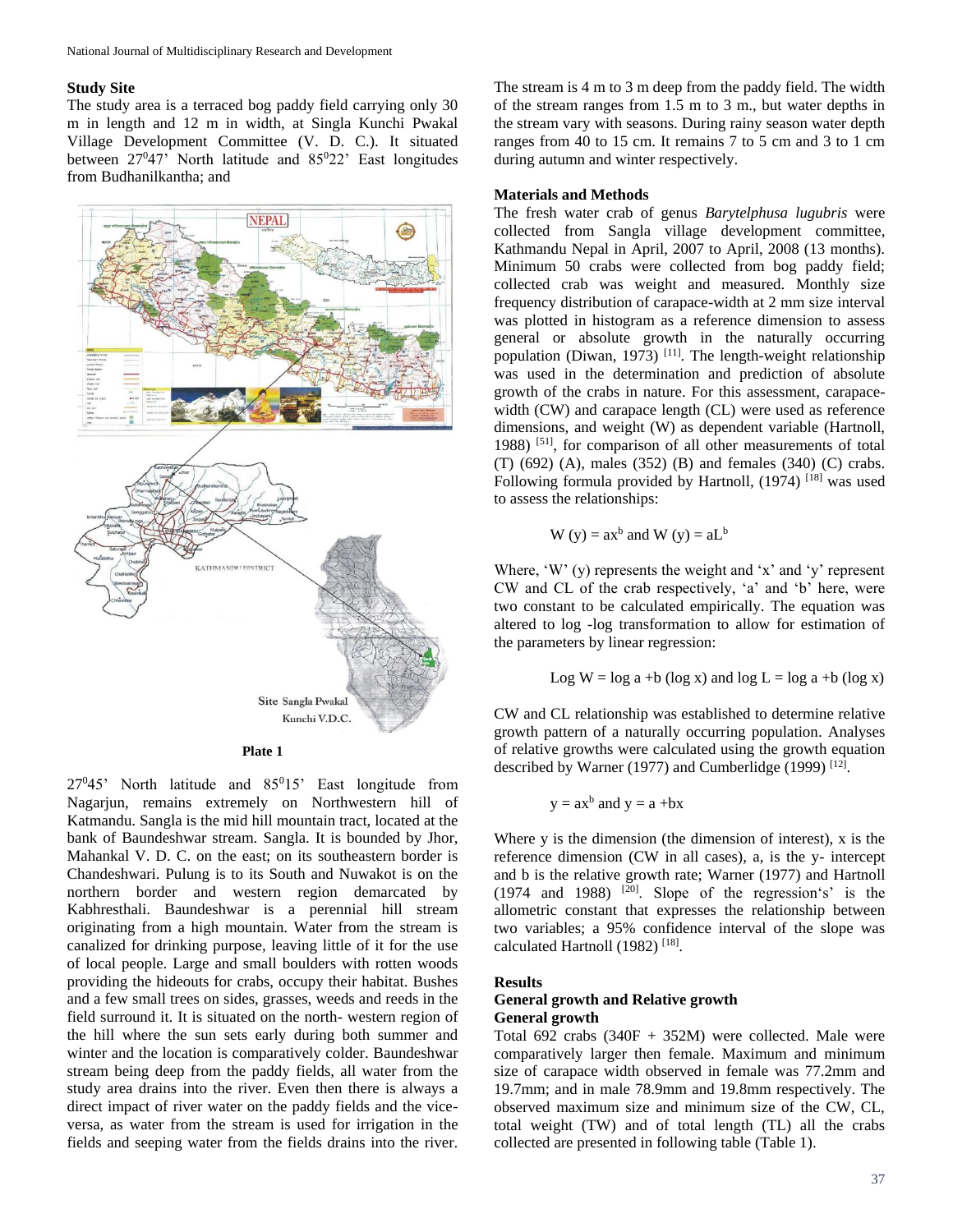| <b>Sex</b> |         | Carapace width in mm | Carapace length in mm | Total weight gm. | Total length in mm |
|------------|---------|----------------------|-----------------------|------------------|--------------------|
| Male       | Minimum | 19.8                 | l4.8                  |                  | 28.2               |
|            | Maximum | 78.9                 | 58.4                  |                  |                    |
| Female     | Minimum | 19.7                 | 14.8                  | 1.64             | 25.9               |
|            | Maximum |                      | 59.2                  | 106.37           | 107.7              |

**Table 1:** Maximum and minimum size of male and female CW, CL and

It was observed that the crab numbers were high in the month of July and in the month of October, November, December, January and February. It was found that the males and females were abundant throughout the year and described by the size frequency distribution of width 2mm. The juveniles were in a particular trend from the month of September to March. There were very low presences of the juveniles below the size of 31 to 33 mm. The small sized juveniles started to appear in the month of October gradually increased in the month of November. There were abundance of small size from 19 to 37mm. in the month of November and the most abundant size is of group 23 to 27 mm. in the month of December the size 25 to 31mm were most abundant and in January the abundant size was 29 to 33mm. this was observed due to the gradual

growth of the crabs, it seems that the growth is not continuous. According to the size frequency distribution, the size of the juveniles increased gradually from the month of October. Before that the juveniles were very small. Among the different size group collected during the month of January 2008 the size group 23 to 25mm, female were more abundant and in 19 to 21 mm size group males were more abundant. This abundant gradually shifted to 25 to 27 females group and 23 to 25 males group in month of February. In the month of March males were more abundant size group 25 to 27mm and females were more abundant in 31 to 33mm size group. The female grew from 23 to 33mm in the duration of 3 months and males grew from 19 to 27mm in the same period.



**Fig 1:** Number of Juveniles in different months



The size frequency distributions for different months are as follows.

**Fig 2:** Size frequency distribution for the month of April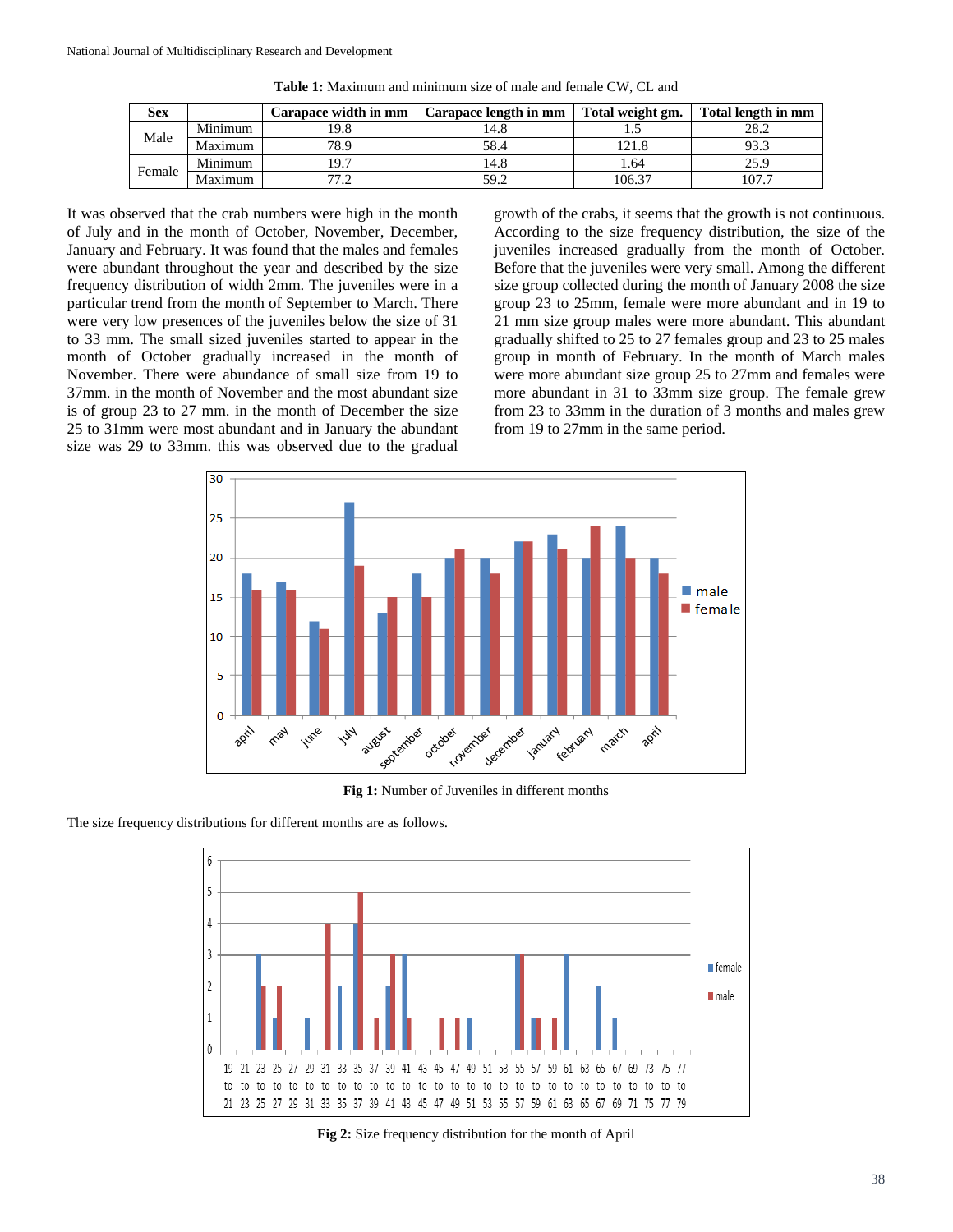

**Fig 3:** Size frequency distribution for the month of May



**Fig 4:** Size frequency distribution for the month of June



**Fig 5:** Size frequency distribution for the month of July



**Fig 6:** Size frequency distribution for the month of August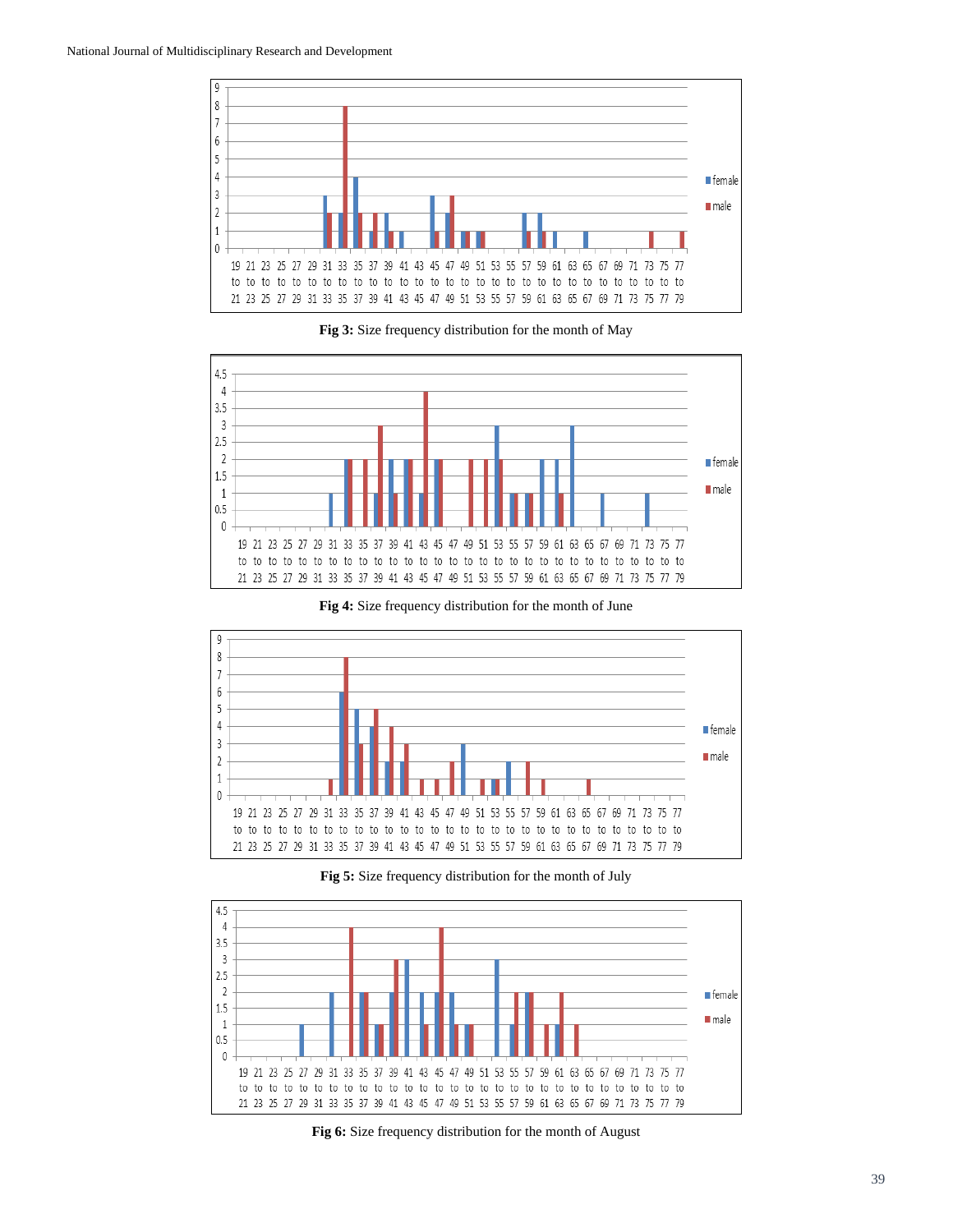

**Fig 7:** Size frequency distribution for the month of September







**Fig 9:** Size frequency distribution for the month of November



**Fig 10:** Size frequency distribution for the month of December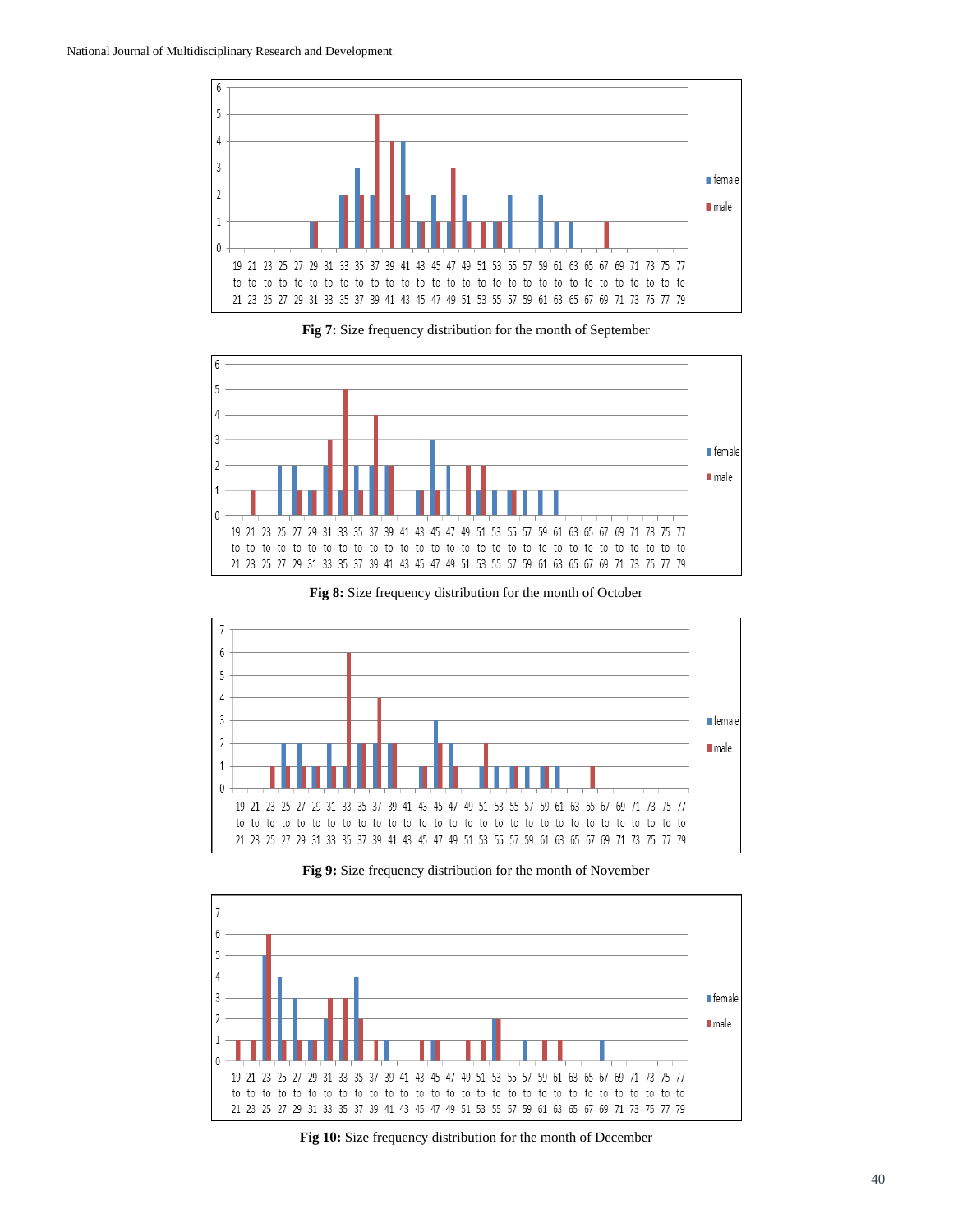







**Fig 12:** Size frequency distribution for the month of February



21 23 25 27 29 31 33 35 37 39 41 43 45 47 49 51 53 55 57 59 61 63 65 67 69 71 73 75 77 79



**Fig 14:** Size frequency distribution for the month of April

This provided that rate of growth for male to be about 2.6mm per month and rate of growth for female is 3.33mm per month.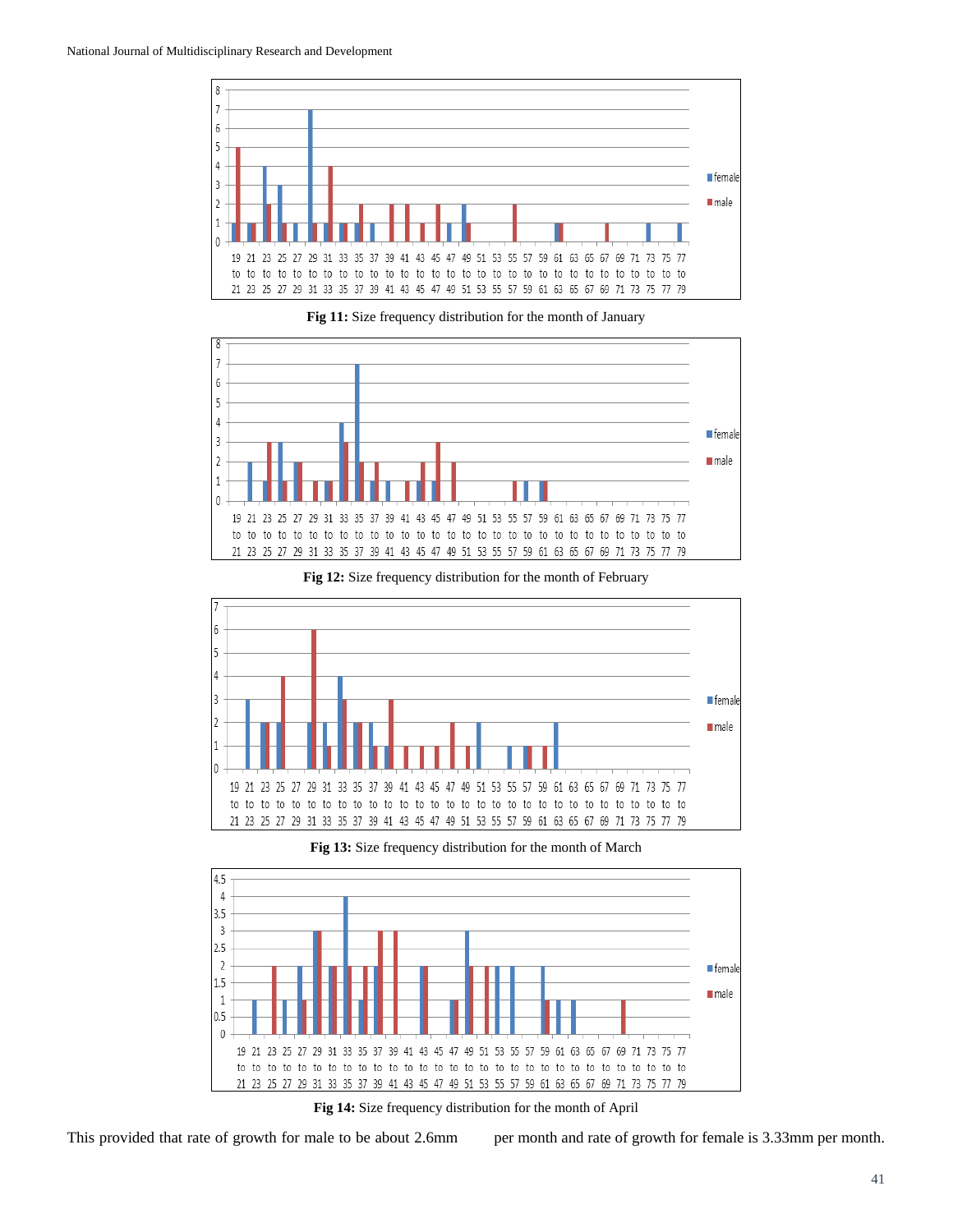# **Relative growth between different variables**

#### **Carapace width and total weight**

Comparative study of the carapace width and the total weight showed following pattern for male and female samples.



**Fig 15:** Straight line pattern of CW and TW for male sample



**Fig 16:** Straight line pattern of CW and TW for female sample

The logarithmic straight line regression equation for CW as independent variable and TW as dependent variable is as follows:

> $y = -8.960 + 3.166x$  …………… i y = -8.747+3.106x……………. ii

and rate of change is higher for female than for the male population when the unit value of the carapace width changes.

# **Carapace length and total weight**

With the correlation coefficient of 0.977 and 0.983 respectively for the males and females presented in equation i CL and the TW relationship showed following pattern for male and female samples.

and ii, where y is the log TW and x is log CW. This shows that the total weight and carapace width have positive relation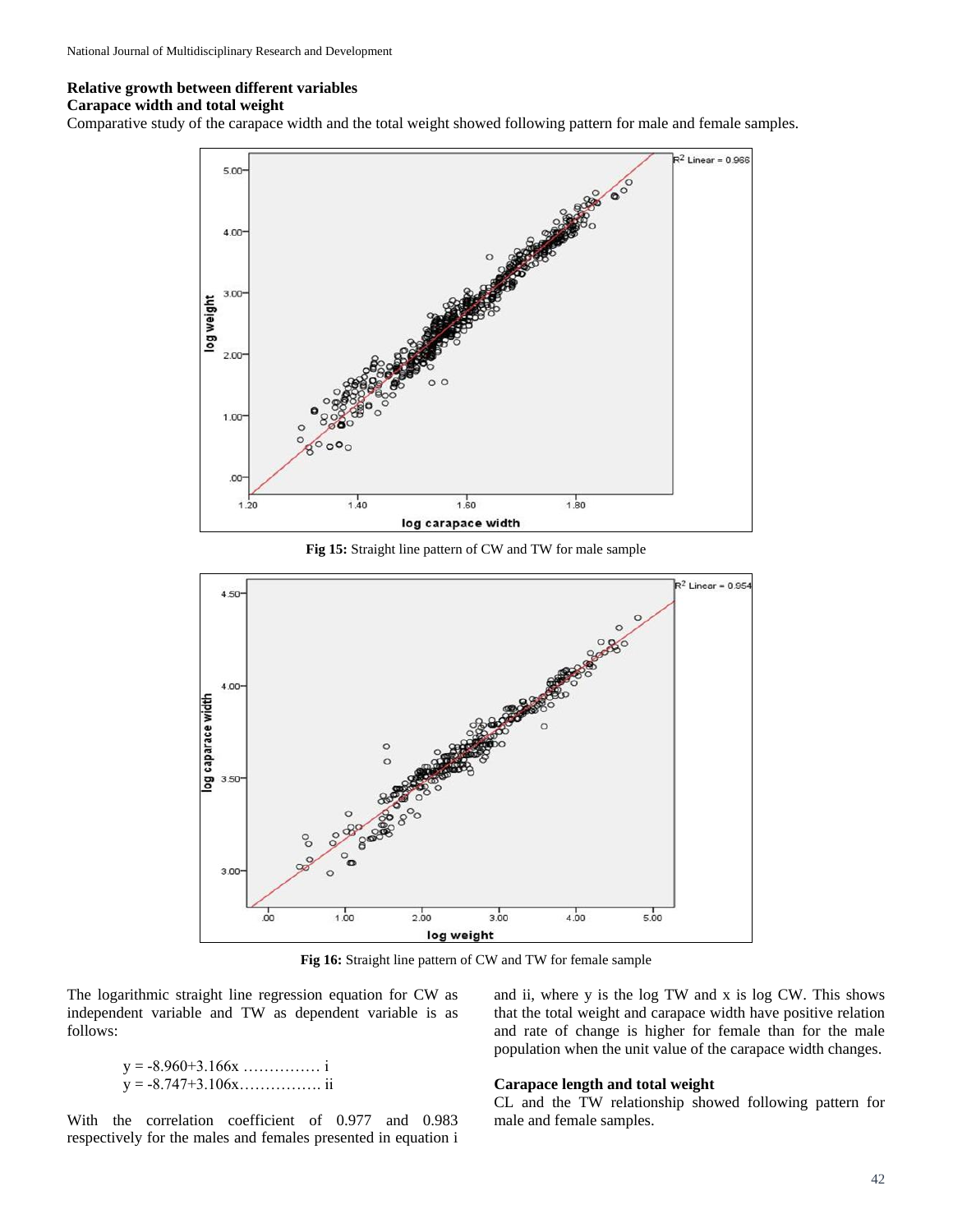

**Fig 17:** Straight line pattern of CL and TW for male samples



**Fig 18:** Straight line pattern of CL and TW for female samples

The logarithmic straight line of regression equation for carapace length as independent variable and total weight as dependent variable is as follows.

with the correlation coefficient of 0.969 and 0.968 respectively for the males and females presented in equation iii and iv respectively where y is the log TW and x is log CL. This shows that the TW and CL have positive relation and rate of change is higher for male than for the female population when the unit value of the CL changes.

### **Carapace width and carapace length**

Comparative study of the carapace width and the carapace length showed following pattern for male and female sample.



**Fig 19:** Straight line pattern of CW and CL for male sample



**Fig 20:** Straight line pattern of CW and CL for female sample

The straight line relation was observed between CW and CL. The straight line regression equation for carapace width as independent variable and carapace length as dependent variable is as follows,

With the correlation coefficient of 0.973 and 0.971 respectively for the males and females presented in equation v and vi respectively where y is the carapace length and x is carapace width. This shows that the carapace length and carapace width have positive relation and rate of change is higher for male than for the female population when the unit value of the carapace width changes.

#### **Discussion**

The growth of an organism varies in different environment;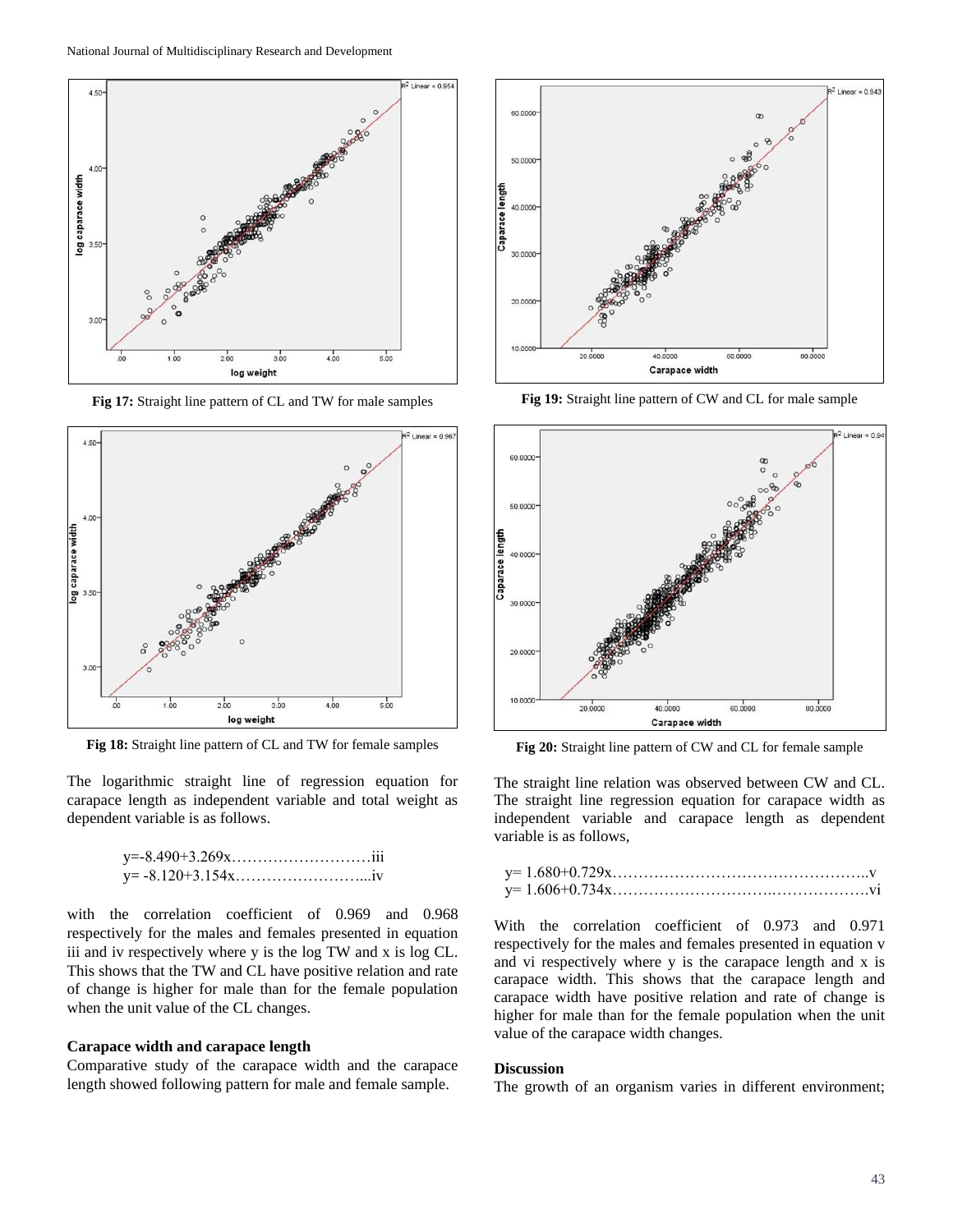further in the same environment the growth also varies with season (Hartnoll, 1988)<sup>[16]</sup>. It is due to the variation in the bed content, water quality and interactions between living and nonliving factors as well. The information on growth rate may be helpful in assessing the holding ability of rearing ponds as well as the potential output of a particular stock, (Bisht, *et al*., 2002) [7] . The study of growth is fascinating from the economic point of view. It is most indispensable to know at what age or size of their life history they become mature and exploitable or profitable. The growth in decapods crustacean is irregular owing to periodic molting (absolute growth) of hard exoskeleton (Reddy, *et al*, 2006; 2004)<sup>[44, 45]</sup> relating post moult to pre moult size in crustaceans; size in this contest is mostly defined by a linear measurement of carapace width or carapace length (Mauchiline, $(1976)$ <sup>[36]</sup>. General growth in crabs is mostly studied directly by frequency of molt cycle and indirectly by size frequency distribution. As stated by Thurman,  $(1985)$  <sup>[52]</sup>, the size-frequency distribution of a population is a dynamic characteristic that can change throughout the year as a result of reproduction and rapid recruitment from larvae or juveniles.

Out of 692 crabs collected for 13 months, 340 were females and 352 were males. Male were comparatively larger then female. Maximum and minimum size of carapace width observed in female was 77.2mm and 19.7mm; and in male 78.9mm and 19.8mm respectively. The observed maximum size and minimum size of the CW, CL, total weight (TW) and of total length (TL) all the crabs collected are presented in Table 1. Bandral *et al.*, (2015)<sup>[4]</sup> found Carapace width and mean body weight of males *Maydelliathelphusa masoniana* ranged from 2.0 to 6.3 cm and 16.674 to 90.186 gms respectively while, In females of the same species, the carapace width (CW) ranged from 2.0 to 6.0cm and the mean body weight ranged from 18.7770-64.850gms. Sharifian *et al.,*  $(2017)$ <sup>[47]</sup> found no significant differences between male and female carapace widths of fresh water crab *Sodhiaba iranica*  from the south of Iran.

The pattern of specific or absolute growth of a freshwater crab *Geothelphusa dehaani* (White) was studied by Akira and Matsura, (1995) and it was reported that juvenile crabs showed limited growth in the year at hatching. After the initial winter the crabs repeatedly molted two or three times in a year and it was estimated that these crabs take 4 years to reach the maturity. The maximum size of female at maturity is about 19 mm CW and that of the male is 18 mm CW mm. They revealed slow absolute growth rate in *Geothelphusa dehaani*. But in *B. lugubris* the size of the juveniles increased gradually from month of October. Before that the juveniles were very small. Among the different size group collected during the month of January 2008 the size group from 23 to 25mm, female were more abundant and 19 to 21 mm size group males were more abundant. This abundance gradually shifted to 25 to 27 females group and 23 to 25 males group in month of February. In the month of March males were more abundant size group 25 to 27mm and females were more abundant in 31 to 33mm size group. The female grew from 23 to 33mm in the duration of 3 months and males grew from 19 to 27mm in the same period. This provided that rate of growth for male to be about 2.6mm per month and rate of growth for female is 3.33mm per month with definite absolute growth rate for male

and female per month. But in present results both male and female mature in about one year. Tao, *et al.*, (1994)<sup>[50]</sup> reported the growth of the Chinese freshwater crab *Sinopotamon yangtsekien*, from the hill stream of Changjiang river valley. These crabs reached the maturity after 1 or 2 years concede with present study, but they could not trace the growth rate from size frequency distribution. Micheli, *et al*.,  $(1990)$  <sup>[38]</sup> studied the absolute growth in the freshwater crab, *Potamon fliviatile* inhabiting in hill stream close to Florence, Italy by lengthening of molting interval in the females. They inferred that soft individuals, smaller than 20 mm CL were found all year round, especially in autumn and spring, and showed that correlation between percent increment at molt and CL was not quite significant. They could not trace out the exact absolute growth rate in *Potamon fliviatile*. In *B. cunicularis* the growth rate (CW increment) of juvenile males was 2.5 mm, whereas in juvenile females it was 3.0 mm per month, (Diwan, 1973)<sup>[11]</sup> also male increased 2.6 mm and 3.33 mm in female per month with slower growth in male than female substantiate with the present findings. In case of the intertidal crab (*Ilyoplax deschimpsi)* new recruits of 2 mm CW in the month of July and August reached 4 mm CW by December, and to 7 mm CW by the following July with less than two year life span, (Henmi and Koga, 2009)  $[23]$  but in present study the growth rate observed in size frequency distribution were 3.33 and 2.6mm in female and male *B. lugubris* in a month, so the life span is more than 3 years. They also delivered the same message that during early juvenile stages the absolute growth rate of this crab was slow and could not be traced unlike *B. lugubris*. Otani, *et al*., (1997)<sup>[41]</sup> reported that size sample in each month was not so large. It was not always possible to detect year group in monthly histograms, *and Uca arcuata* survived for more than five years. In spider crab *Pugettia quadridens quadridens* (de Haan) the absolute growth was 19.9 mm in male and 17.5 mm in female and the lifespan was of one year only, (Fuseya and Watanabe, 1993)  $[13]$  being smaller sized and only one year lifespan might have lesser growth rate. The absolute growth in brachyuran crabs- whose lifespan is only one year -could easily be traced, as there may not be the overlapping population of smaller crabs. Litulo,  $(2005)^{53}$  and Luppi, (2005) [32] also could not trace out the absolute growth of *Macrophthalmus boscii* of Inhaca island, southern Mozambique. Bas, *et al.*, (2005)<sup>[3]</sup> also could not estimate the growth of different size group from the analysis of successive size frequency distributions because of long succession of successive field collections; although they had collected a total of 2047 crabs. Hebert, *et al.*,  $(2002)$ <sup>[22]</sup> opined the difficulty of establishing growth increment at molt for adolescent males of *Chionoecetes opilio* based on size frequency distributions as their growth processes were extremely variable. The growth of *B. lugubris* agreed with the sayings of Hebert, *et al.*, (2002)<sup>[22]</sup>. As stated by Thurman,  $(1985)$ <sup>[52]</sup> the size-frequency distribution of a population is a dynamic characteristics that can change throughout the year as a result of reproduction and rapid recruitment. Present finding of *B. lugubris*, substantiate that the left skewed distribution has been indicated by high mortality in larger size classes with the dominance of smaller juveniles, in *Macrophthalmus boscii*. Furthermore, the low frequency of adult crabs sampled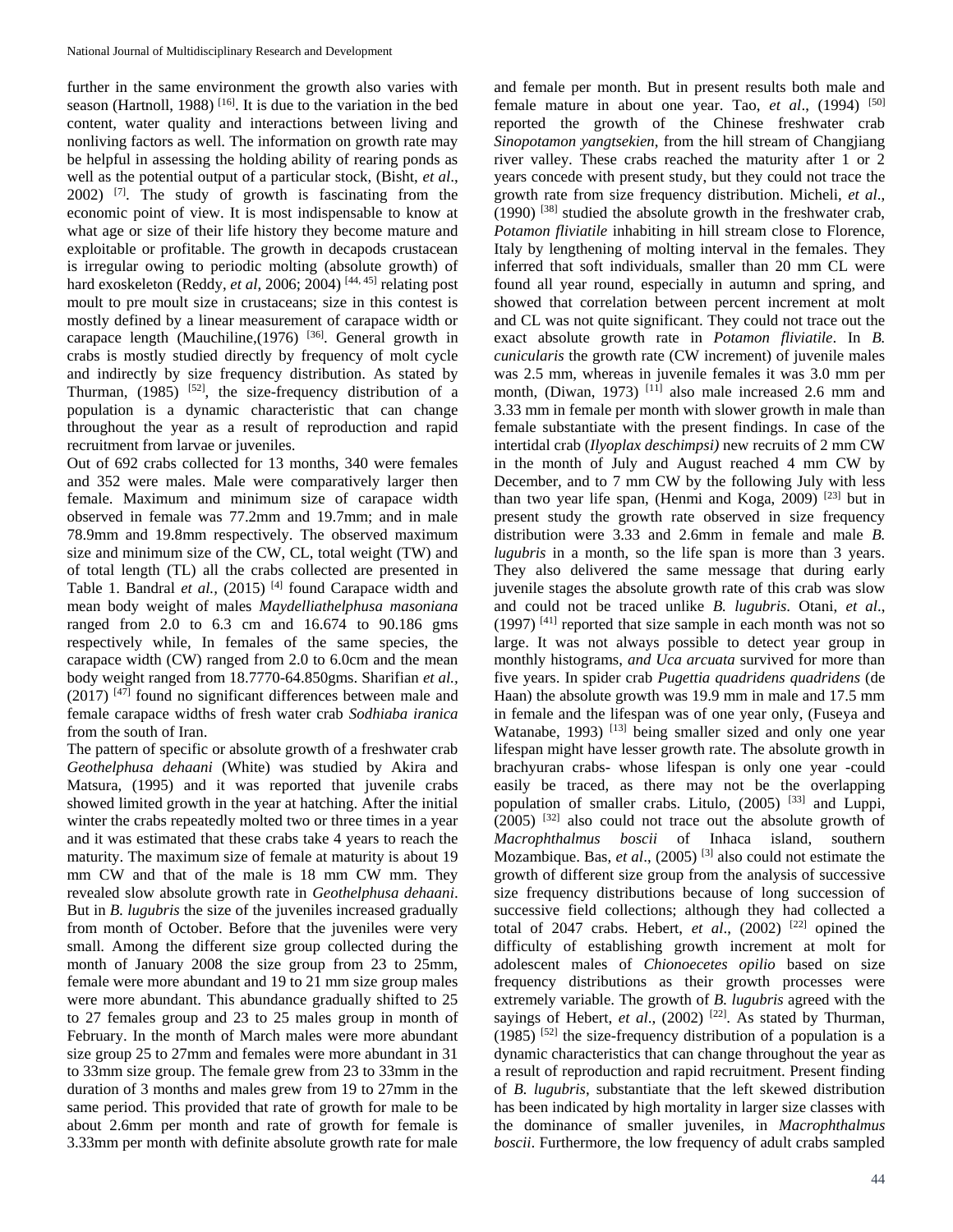in the study area may be due to the fact that they were in the peak of molting activity because most crabs were found hidden inside burrows and crevices apparently inactive; as they are vulnerable to desiccation and are easily consumed by the predators (Litulo, 2005)<sup>[32]</sup>.

Length-weight relationship helps in the prediction of possible yield and determination of proper size to harvest for maximum sustained yield of an aquaculturable species. It helps to establish mathematical relationship between length and total weight (TW), and derives to facilitate their inter-conversion and computation in the natural population expressing the relative health of the aquaculturable species. The CW-TW relationship was plotted as it indicated an exponential relationship, but showed linear relationship after logarithmic transformation. The log linear regression equations and their respective correlation co-efficient were calculated for the relationship between TW against CW in males (A-352) and females (B-340). The correlation co-efficient values of 'r' were 0.977 and 0.983 for the two sets (A and B). The CL-TW relationship was plotted. It indicated similar type of exponential relationship, as shown by CW, but showed linear relationship after logarithmic transformation. The log linear regression equations and their respective correlation coefficient were calculated for their relationship between TW against CL. This also showed similar type of relationship as shown by CW and TW. Male and female sets showed strong positive correlation between CW-WT; CW-CL CL-TW in *Barytelphusa lugubris*. This relationship indicated an increase in CW and CL and TW to a corresponding increase in weight for all sets of crabs corroborate the findings of Afzaal *et al*.,  $(2018)$ <sup>[1]</sup>. Noori *et al.*,  $(2015)$ <sup>[39]</sup> described the body TW-CW relationship indicating positive allometric growth in males and isometric growth in females. Body weight was higher in males than females of equivalent CW, and the means for condition factors were always higher in females than in males, due to the heavier gonads in the former, an expected pattern for many crabs confirms the present findings. Ondes *et al*., (2017) [40] recorded the negative allometric growth between the CL–CW for both male and female of *Cancer pagurus* in the Isle of Man, Irish Sea differed from present finding due to different environmental condition. But, Zainkal, (2017) found positive allometric growth of different body dimensions relative to the body weight and carapace width on both sex of *Portunus pelagicus* from the Kingdom of Bahrain authenticate the present findings. Bezerra Ribeiro, et al., (2017)<sup>[6]</sup> also showed positive allometry between CW and all dimensions analyzed. Hernáez *et al.*, (2017)<sup>[24]</sup> recorded, the general scheme of growth being positive allometric throughout development of both sexes of *Hapatus epheliticus*, from Yucatan Peninsula, Mexico. Similarly, in the both sexes of orange mud crab, *Scylla olivacea* positive linear relation was recorded between Carapace width and Growth band count, Ismail *et al*., (2017)  $[26]$ . Gamblewood *et al.*,  $(2018)$ <sup>[14]</sup> showed linear regression relationship between crab carapace length and weight in the crab *Cancer Magister* (F1, (ANOVA) 444 = 2895, p < 0.01, r<sup>2</sup>  $= 0.87$ ). Similarly, Viswanathan *et al.*, (2016)<sup>[55]</sup> also found linear regression between carapace width and weights in both the sexes concede with present findings. Waiho *et al*., (2016) [5+] found, the males of *Scylla olivacea* exhibited positive growth allometry all the above results concede with present

finding whereas the females exhibited negative growth allometry in (CW/WT and CW/CL) length–weight relationships differed from present finding? Sharifian *et al*., (2017) [47] found no significant differences between male and female carapace widths of fresh water crab *Sodhiaba iranica*  from the south of Iran like the result of *B. lugubris*. Din *et al*., (2017) [10] recorded the male crab, *Scylla tranquebarica* showed positive allometric growth while the female exhibited negative allometric growth from the waters of Peninsular Malaysia? Rivera et al., (2017)<sup>[46]</sup> found that the growth of the carapace width of mud crab (*Scylla serrata*) is influenced by the growth of its body weight corroborate with the present results.

The results of Arimoro and Idors, (2007) in the crab *Callinectes amnicola* of Lower Reaches of Warri river, Delta State, Nigeria, with values of 'x' ('b') (regression constant) was 2.4137, 3.4050 for two sets (CL). Krouse,  $(1972)$ <sup>[31]</sup> reported the value of 'x' ('b') was 2.82 and 2.94 for combined sexes of rock crab *Cancer irroratus* in Gulf of Maine, Boothbay Harbor and Casco Bay. The present findings seemed to have the impact of various abiotic and biotic factors such as- temperature, availability of food, habitat ecology, and physical condition of the crab at the time of collection etc Mauchline, (1976). The relative growth of CW and CL showed straight line (linear) relationships for the two sets (male and female) of crab with the correlation co-coefficient values of 'r' were 0.973 and 0.971 for male and female and showed high positive correlation between carapace-width and carapace-length in all sets of crabs. The rate of change is higher in male than female crabs. The values of regression constant 'b' (x) were 0.732 and 0.743 respectively showing high positive correlation between carapace width and carapace length of two sets. In male *Chionoecetes opilio*, growth increment in the size of carapace width was influenced by sexual (presence of spermatophores in the vas deferens) and morphometric maturity, (Hebert, *et al.*, 2002)<sup>[22]</sup>. The rate of change is higher in males than in mixed sexes and females; as females were smaller than males in this case, like most of the brachyuran crabs, such as *Helicarcinus cookii*, *Rhynchoplax coralicola,* and *Cancer irroratus* (Mclay and Van den brink, 2009; Gao, *et al.*, 1994; Krouse, 1972)<sup>[37]</sup>. These results substantiate the present findings.

### **References**

- 1. Afzaal Z, Kalhoro MA, Buzdar MA, Tariq S, Shafi M, *et al.* Carapace length-weight and carapace width-weight relationship of *Portunus pelagicus* (Linnaeus, 1758) in Pakistani waters northern Arabian Sea. Indian Journal of Geo Marine science. 2018; 47(04):890-896.
- 2. Akira Araki, Matsuura Shuhei, Growth of a freshwater crab Geothelphusa dhaani (White). Sci. Bull. Fac. Agr, Kyushu University. 1995; 49:125-132.
- 3. Arimoro FO, Idoro BO. Ecological studies and biology of *Callinectes amnicola* (Family: Portunidae) in the Lower Reaches of Warri River, Delta State, Nigeria. World journal of Zoology. 2007; 2(2):57-66.
- 4. Bandral M, Gupta K, Langer S. Morphometric studies of fresh water crab, *Maydelliathelphusa masoniana* from lower reaches of river Chenab (Gho-manhasan) (Jammu, north India). International Journal of Recent Scientific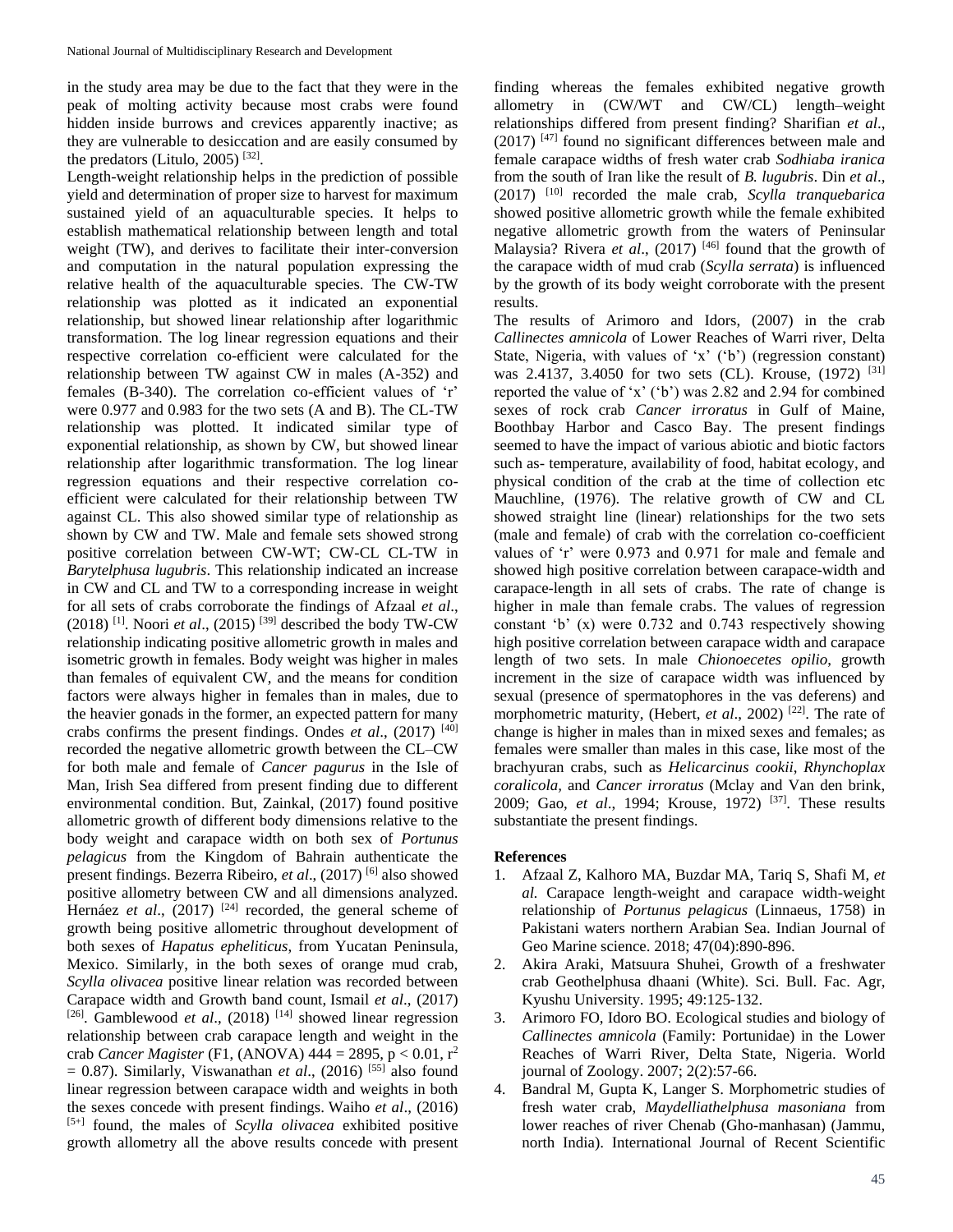Research Research. 2015; 6(1):7209-7214.

- 5. Bas C, Luppi T, Spivak E. Population structure of the South American, Estuarine crab, *Chasmagnathus granulatus* (Brachyura: Varunidae) near the southern limit of its geographical distribution: comparison with northern populations. Hydrobiologia, 2005; 537:217-228
- 6. Bezerra Ribeiro F, Matthews Cascon H, Arruda Bezerra, LE. Morphometric sexual maturity and allometric growth of the crab *Sesarma rectum* (Crustacea: Sesarmidae) in an impacted tropical mangrove in northeast Brazil. Lat. Am. J Aquat. Res. 2017; 41(2):361-368
- 7. Bisht HCS, Kumar S, Johi N. General and relative growth studies on the common coldwater prawn, *Macrobrachium assamensis peninsularis* Tiwari from Kumaon Himalaya. Him. J Environment. Zool. 2002; 16(1):103-112.
- 8. Cobo VJ, Fransozo A. Physiological maturity and relationships of growth and reproduction in the red mangrove crab *Goniopsis cruentata* (Latreille) (Brachyura, Grapsidae) on the coast of São Paulo, Brazil. Revista Brasileira de Zoologia. 2005; 22(1):219-223.
- 9. Colpo KD, Negreiros-Fransozo ML. Reproductive output of *Uca vocator* (Herbst, 1804) (Brachyura, Ocypodidae) from three subtropical mangroves in Brazil. Crustaceana. 2003; 76(1):1-11
- 10. Din NMB, Das SK, Bakar Y. Carapace width-weight relationship of the mud crab (*Scylla tranquebarica* Fabricius, 1798). Indian journal of geo marine sciences. 2017; 46(8):1667-1672.
- 11. Diwan AD. Studies on the sexual maturity and growth rate studies of the freshwater crab, Barytelphusa cunicularis. Marathwada Univ. Jour. of Sci. 1973; 12:125-145.
- 12. Cumberlidge N. The freshwater crabs of West Africa: family Potamonautidae. Institut de Recereche pour le Developpement: Collection Faune et Flore Tropicales n. 36, Paris. 1999,1-382
- 13. Fuseya R, Watanabe S. Growth and reproduction of the spider crab, *Pugettia quadridens qradridens* (De Haan) (Brachyura: Majidae). Crustacean Research. 1993; 22:75-81.
- 14. Gamblewood SK, Gibson J, Barber JS. Examination of length-weight relationship in dungeness crab, *Cancer magister*, within Whidbey basin and recommendations for more robust data collection. A Swinomish Indian Tribal Community Technical Report La Conner, WA 98257. 2018, 12.
- 15. Gao T, Tsuchida S, Watanab S. Growth and reproduction of *Rhynchoplax coralicola* Rathbun (Brachyura: Hymenosomatidae). Crustacean Research. 1994; 23:108- 116.
- 16. Hartnoll RG. Growth and Molting: In biology of the land crabs edited by Burggren, W. W. and Mc Mahon, B. R., pp 186-210. Cambridge University Press, New York, 1988.
- 17. Hartnoll RG. Growth, sexual maturity and reproductive output. p. 101-128. *In*: A.M. Wenner (Ed.), Factors in adult growth**.** Rotterdam, A. A. Balkema, 1985, 362.
- 18. Hartnoll RG. Growth. The Biology of Crustacea, embryology, morphology and genetics: In: L. G. Abele (Ed.). 1982; 2:111-196.Academic Press, New York.
- 19. Hartnoll RG, The determination of relative growth in Crustacea. Crustaceana. 1978b; 34:281-293.
- 20. Hartnoll RG. Variation in growth pattern between some secondary sexual characters in crabs (Decapoda, Brachyura): Crustaceana. 1974; 27(2):131-136.
- 21. Hartnoll RG. (1969).
- 22. Hebert M, Benhalima K, Miron G, Moriyasu M. Molting and growth of male crab*, Chionoecetes opilio* (O. Fabricius, 1788) (Decapoda: Majidae), in the southern gulf of St. Lawrence. Crustaceana. 2002; 75(5):671-702.
- 23. Henmi Y, Koga H. Growth and reproduction of the intertidal dotillid crab Ilyoplax deschampsi. Journal of crustacean biology. 2009; 29(4):516-522.
- 24. Hernáez P, Rombenso A, Pinheiro MA, Simões N. Population structure and sexual maturity of the calico box crab *Hepatus epheliticus* Linnaeus (Brachyura, Hepatidae) from Yucatan Peninsula, Mexico. Submission article platform-Latin American Journal of Aquatic Research. 2017, 40(2).
- 25. Hickey F. Marine ecological baseline report for Amal Crab Bay Tabu Eria, Malekula Island, Vanuatu IWP-Pacific Technical Report (International Waters project). 2007, 45.
- 26. Ismail NH, Safwan AA, Fozi NF, Megat FH, Farouk HM, *et al*. Study on Carapace Width Growth Band Counts Relationship of Orange Mud Crab, *Scylla olivacea* (Herbst, 1796) from Terengganu Coastal Waters, Malaysia. Pakistan Journal of Biological Sciences. 2017; 20:140-146.
- 27. Kobayashi S. Process of maturity and reproduction of female Japanese mitten crab *Eriocheir japonica* (De Haan). Crustacean Research. 2003; 32:32-44.
- 28. Kobayashi S, Matsuura S. Egg development and variation of egg size in the Japanese mitten crab *Eriocheir japonica* (De Haan). Benthos Research. 1995; 48:29- 39.
- 29. Kobayashi S, Matsuura S. Ecological studies on the Japanese mitten crab *Eriocheir japonicas* De Haan-III. Relative growth of the chela and soft-hair distribution on the chela. Benthos Research. 1993, 1-9
- 30. Kobayashi S, Matsuura S. Morphological changes of the exoskeleton of the female Japanese mitten crab, according to growth and maturity. Research on Crustacea. 1992; 21:159-168.
- 31. Krouse JS. Some life history aspects of the rock crabs, *Cancer irroratus*, in the Gulf of Maine. J Fish Res. Bd. Canada. 1972; 29:1479-1482.
- 32. Litulo C. Life history of the crab, *Macrophthalmus boscii*  (Audouin, 1826) (Decapoda, brachyuran, Ocypodidae). Crustaceana. 2005; 78(6):665-676.
- 33. Litulo C. Population structure and breeding biology of the hairy crab *Pilumnus vespertilio* (Fabricius, 1793) (Crustacean: Brachyuran: Pilumnidae) in southern Mozambique. Journal of Natural History. 2005; 39(17):1359-1366.
- 34. Litulo C. Population structure and reproductive biology of the fiddler crab *Uca urvillei* (Brachyura: Ocypodidae) in Maputo Bay (south Mozambique). Journal of Natural History. 39(25):2307-2318.
- 35. Luppi TA, Spivak ED, Bas CC, Anger K. Molt and growth of an estuarine crab, *Chmagnathus granulatus*